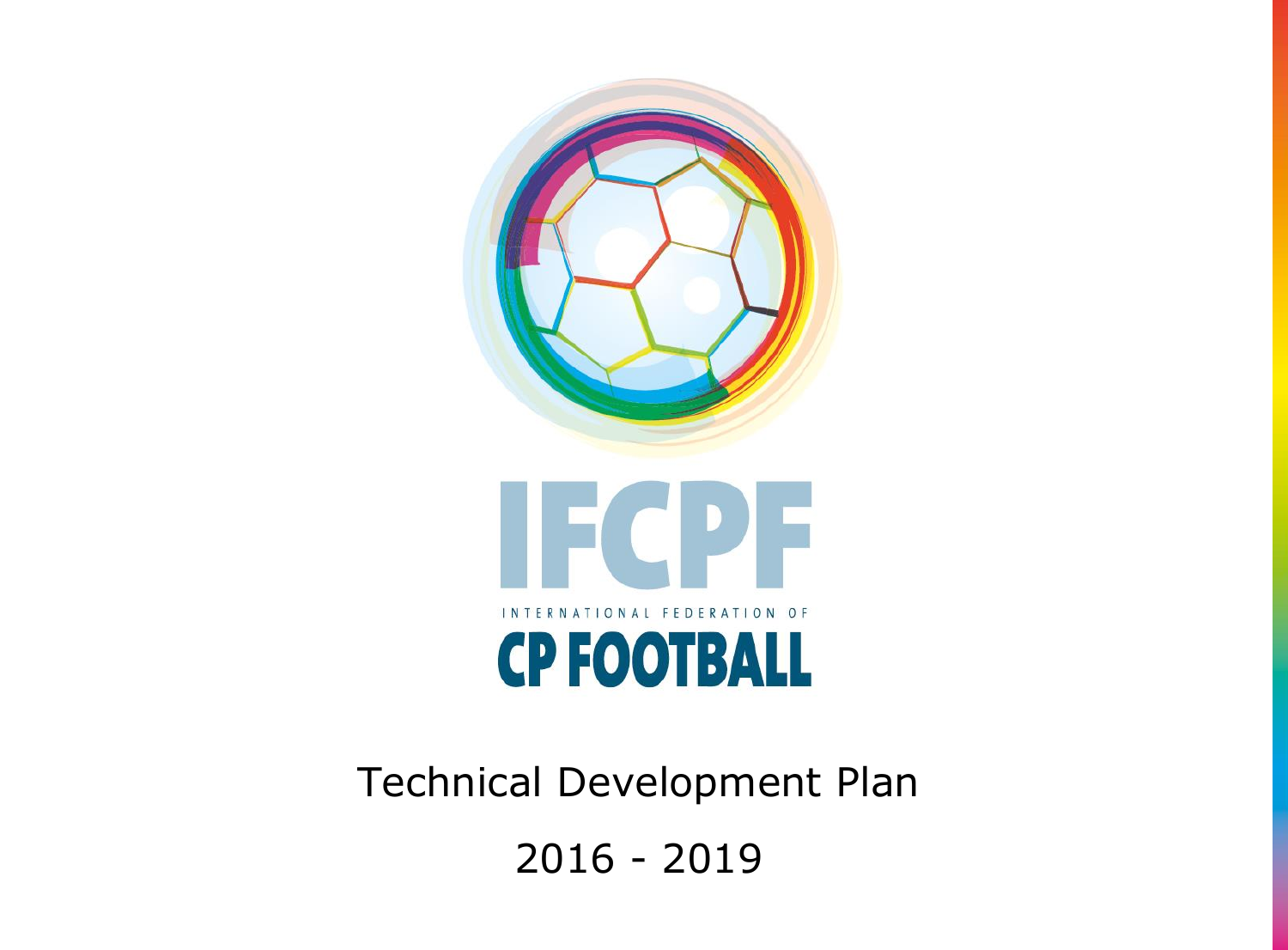# **President's Foreword**

### **Dear football supporter,**

Providing international leadership and support for our sport and its talented players is at the heart of our purpose. While IFCPF is in its infancy, the sport of CP Football has never been stronger. Since achieving independence we have a record number of participants, tournaments, supporters and dedicated leaders.

We are pleased to present our first Development Plan, which is guided by our mission:

*"We inspire, support and enable individuals with Cerebral Palsy or a related Neurological condition around the World to participate in Cerebral Palsy Football in order to reach their full potential."*

In order to achieve our mission, we have established six strategic directions: Participation, Competition, Workforce, Officials, Classification and Athlete development.

Our plan establishes the following goals:

- Increase the number of players, including female players and youth players
- Increase the number of countries competing in national and international competitions
- Provide training to more coaches and qualify more technical delegates
- Increase the number of international referees in all regions
- Qualify more classifiers and roll out our new classification system
- Establish an athletes commission, encourage our members to appoint national athlete representatives and provide athlete support programmes

Achieving the goals in this plan will form the basis for a strong application for inclusion in future Paralympic Games. While the road to independence has been bumpy, if we continue to work together for the benefit of our sport, we will achieve our vision:

*"Global recognition for Cerebral Palsy Football as a dynamic World Class Paralympic Sport"*

We look forward to working with all of you to achieve our vision, mission and strategic directions.

### **Sandy Hermiston IFCPF President**

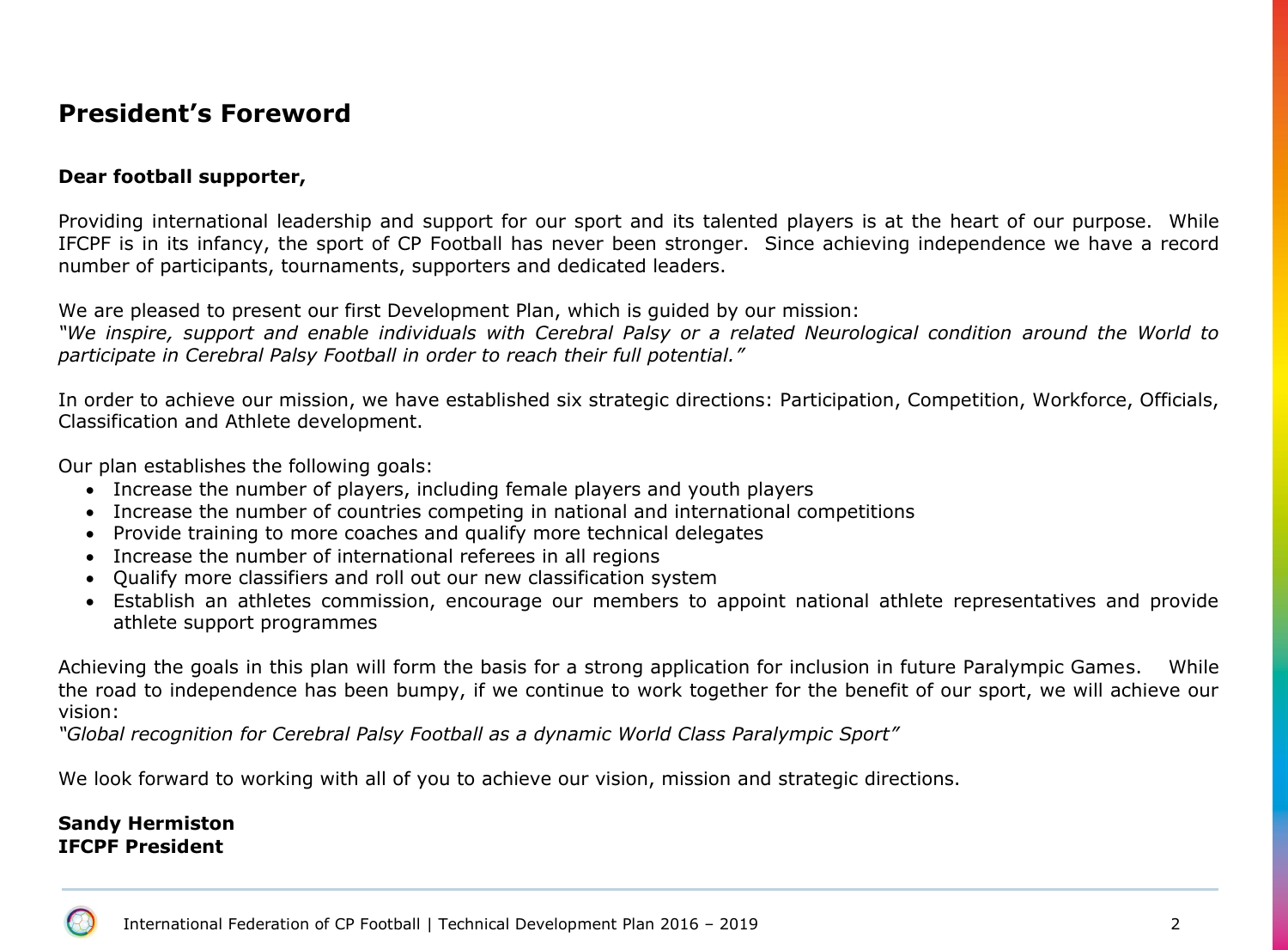| Contents                                   | Page                    |
|--------------------------------------------|-------------------------|
| <b>Introduction</b>                        | 4                       |
| <b>Technical Development Plan Overview</b> | 6                       |
| <b>Strategic Objectives</b>                | $\overline{\mathbf{z}}$ |
| <b>Objective 1 - Participation</b>         | 8                       |
| <b>Objective 2 - Competition</b>           | 11                      |
| <b>Objective 3 - Workforce</b>             | 13                      |
| <b>Objective 4 - Officials</b>             | <b>16</b>               |
| <b>Objective 5 - Classification</b>        | 18                      |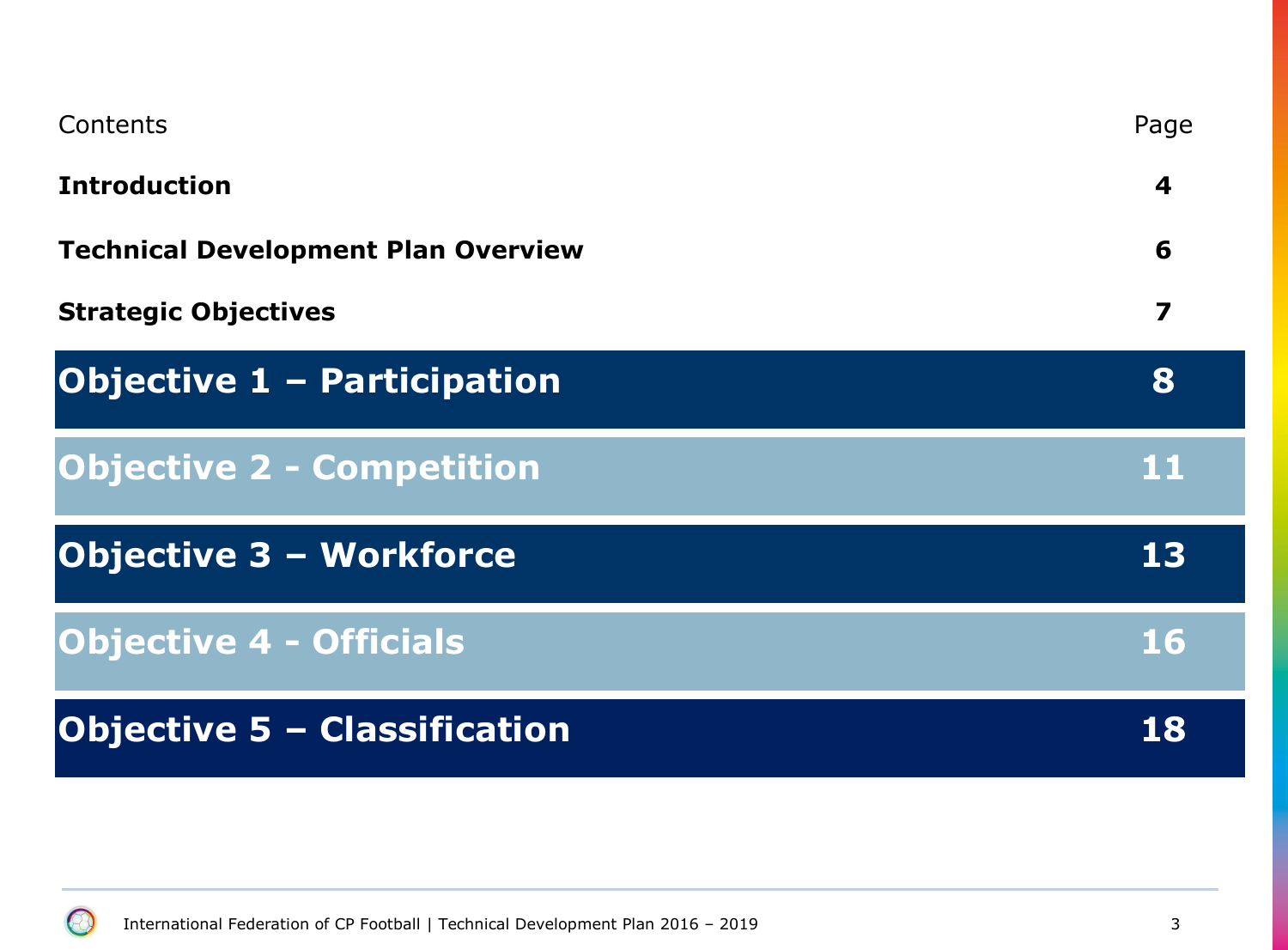



# **Introduction**

IFCPF is the new official International Federation for CP Football following the sport realizing its independence, after 37 years, from the Cerebral Palsy International Sport and Recreation Association (CPISRA). Supported and part funded by its member federations, UEFA and International Paralympic Committee; IFCPF unites countries, Football Associations, National Paralympic Committee's, disability organisations and participants from across the world via the game of CP Football.

CPISRA remains an integral partner of IFCPF in the development of sport for those with cerebral palsy, and consequently a smooth transition process towards the sport aligning itself under its new banner of IFCPF was accomplished in 2015. Furthermore throughout this carefully managed change in administrating body, the sport has maintained a high level of support to all its members in the areas such as Participation, Competition, Workforce Officials and Classification.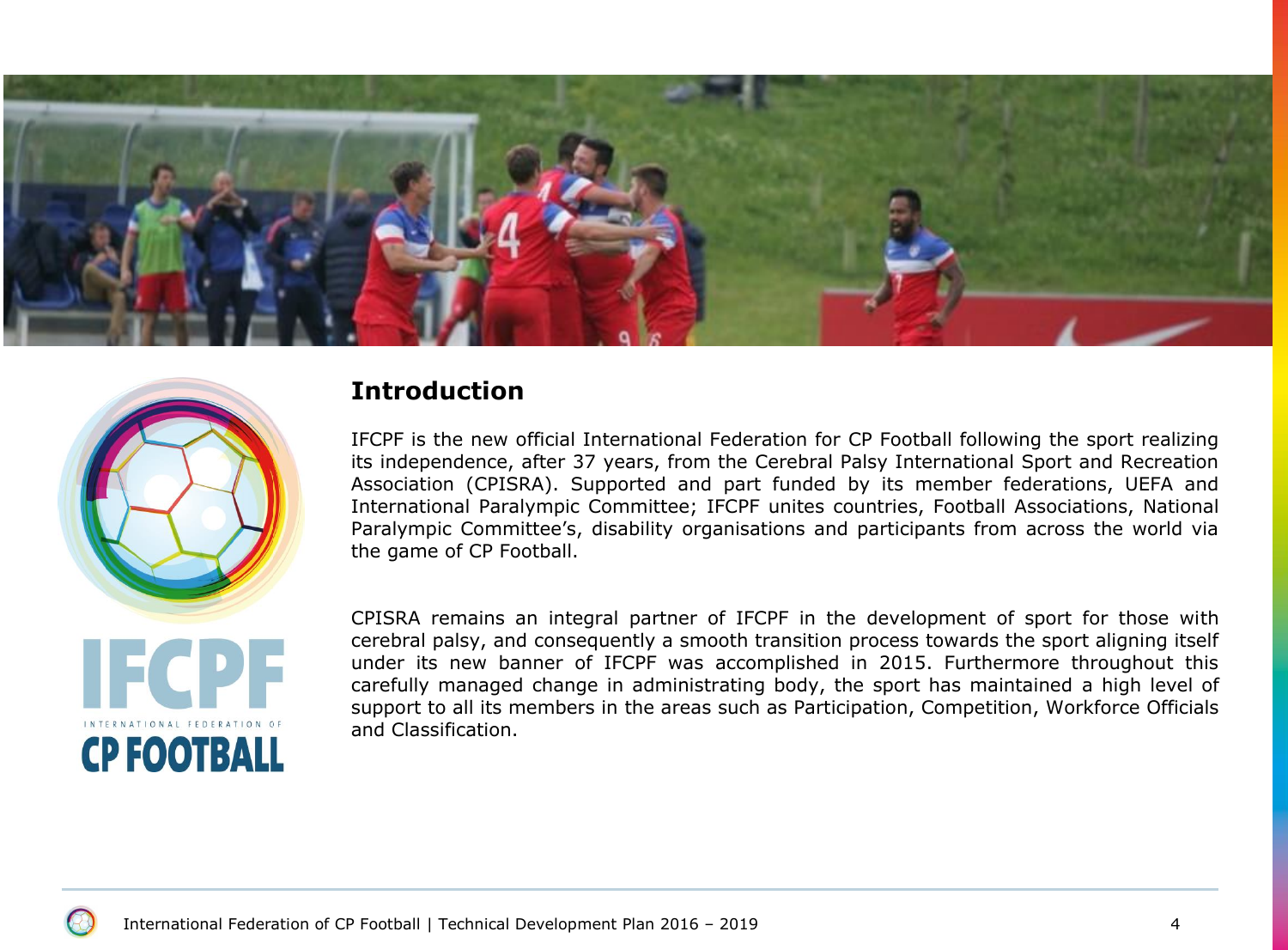

*"Global Recognition for Cerebral Palsy Football as a dynamic world class Paralympic sport."*

# **Our mission**

*"We inspire, support and enable individuals with cerebral palsy or a related neurological condition around the world to participate in cerebral palsy football in order to reach their full potential."*

# **Our values**

# **Unity**

*"It is our responsibility to foster unity within the Cerebral Palsy Football World and to use Cerebral Palsy Football to promote solidarity, regardless of gender, ethnic background, faith or culture"*

# **Trust**

*"We must strive to deliver Cerebral Palsy Football of the highest quality and as the best possible experience, be it as a player, as a spectacle, or as a major cultural and social enabler throughout the World"*

# **Excellence**

*"Just like the game we govern, we model fair play, tolerance, sportsmanship and transparency"*

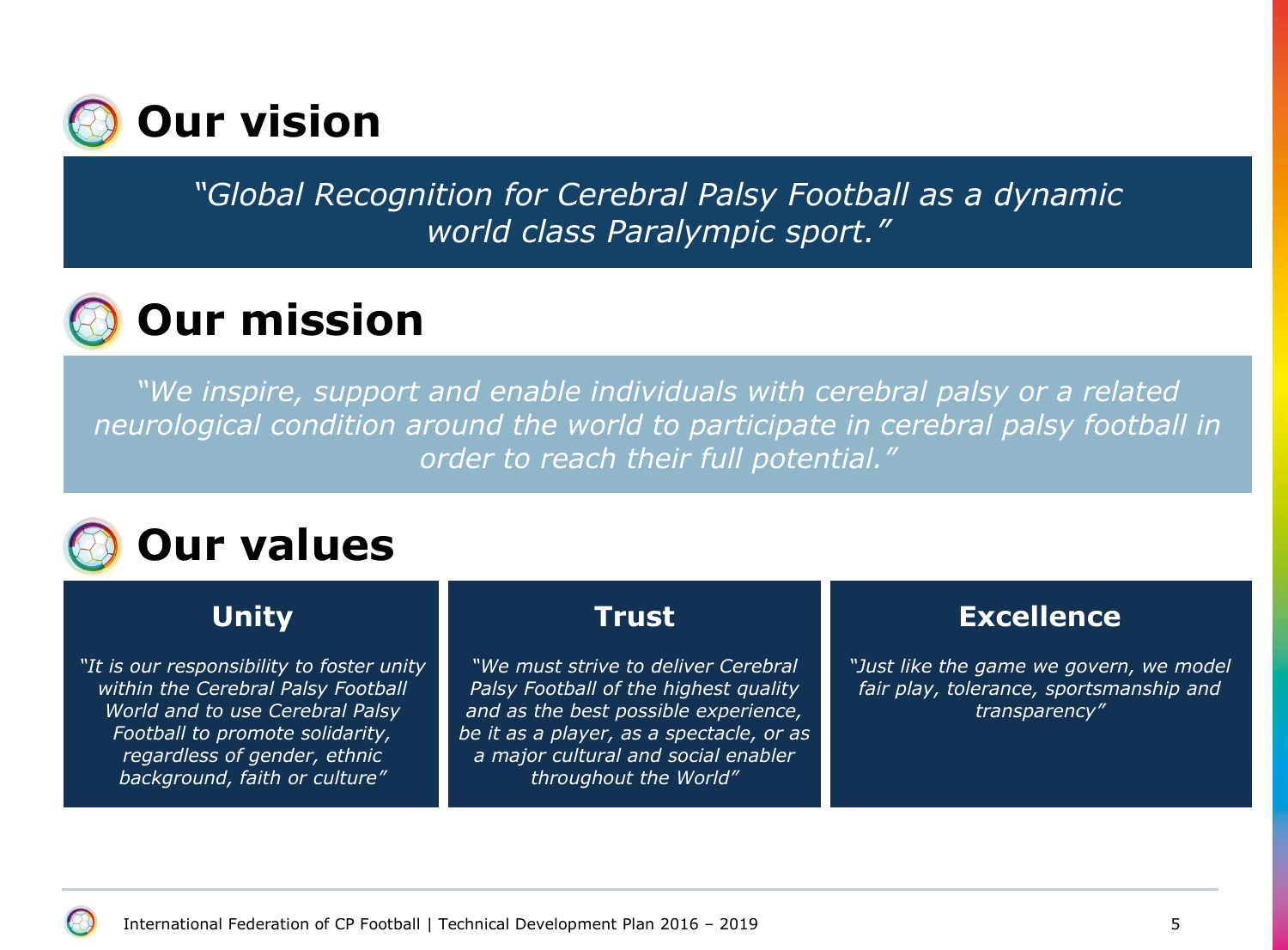# **Technical Development Plan Overview**

For the IFCPF to best serve it membership, and to grow the game as a whole, it is of paramount importance that we work at a strategic level to influence and support Football Associations/Federations (FAs/FFs), National Paralympic Committees (NPCs), International Federations (IFs) and key agencies to ensure that CP Football is a core part within their own development strategies.

Technical support and grant funding, along with the dissemination of resources, are regarded by the IFCPF as the main drivers to enable us to accomplish this strategic change amongst our key stakeholders. The following IFCPF Technical Development Plan demonstrates the next four years will be an exciting opportunity to grow and support the game at all levels.

The following plan will focus on the key area of *"Technical Development"* with the overall headline goal:

# "*To grow new and retain existing opportunities for individuals with cerebral palsy or related neurological conditions to participate in and achieve their full potential whilst playing CP Football."*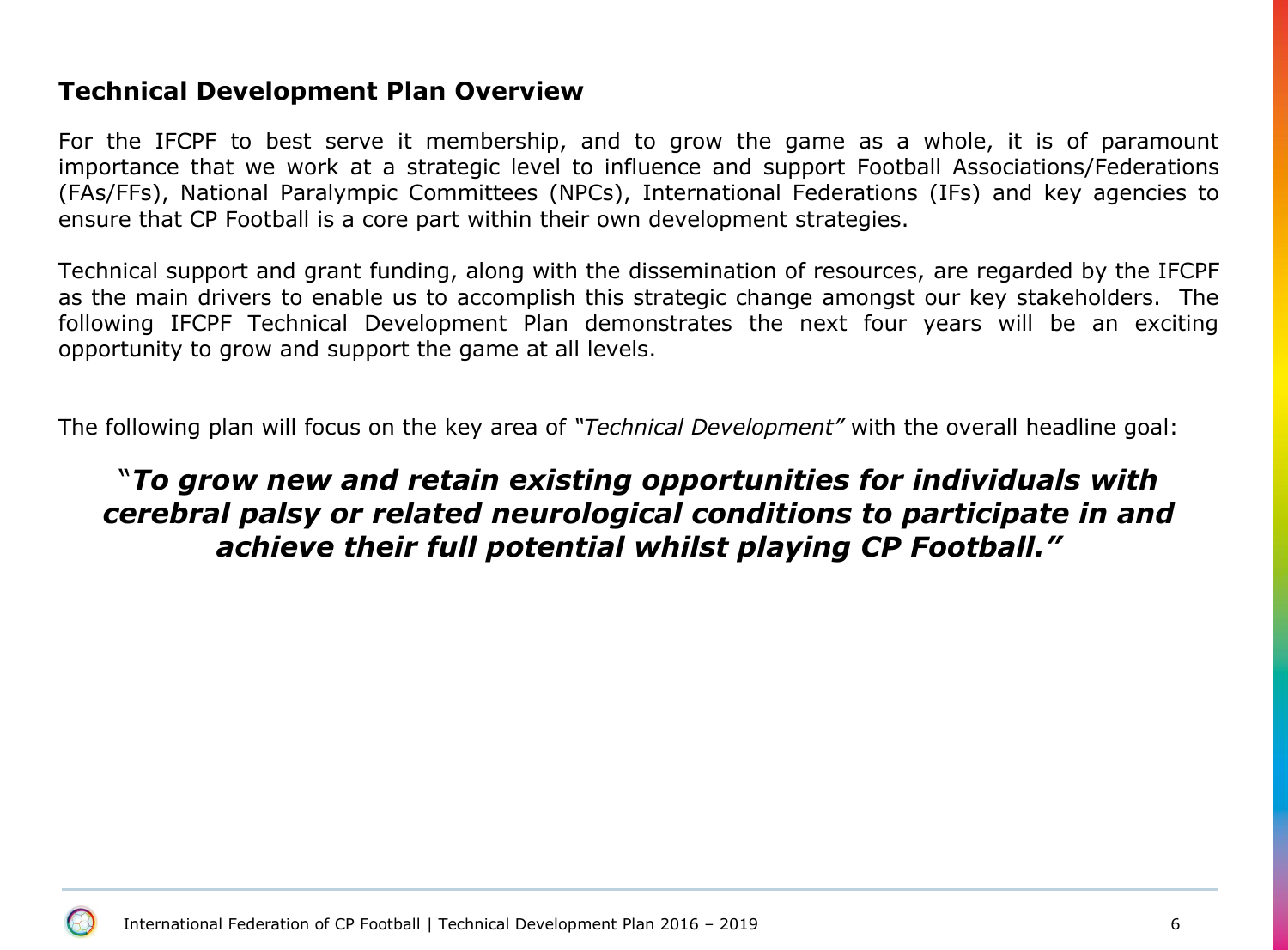# **Strategic Objectives**

To enable the achievement of this goal the following six key objectives have been identified:

# **1 Participation**

- 1.1 Increase the number of adult players accessing the game
- 1.2 Increase the number of female players accessing the game
- 1.3 Increase the number of youth players accessing the game

### **2 Competition**

- 2.1 Increase the number of countries organising a national competition by 3 per year
- 2.2 Increase the number of countries competing in international competitions by 5 by 2019

### 3 **Workforce**

- 3.1 To have over 100 new coaches qualified through training provided by IFCPF by 2019
- 3.2 To have 4 new technical delegates qualified through training provided by IFCPF by 2019

### **4 Officials**

4.1 To have 16 new International Referees, from 5 regions, qualified through training provided by IFCPF by 2019

### **5 Classification**

- 5.1 Increase the number of classifiers qualified through training provided by IFCPF by 20 by 2019
- 5.2 Development of a new classification system, operational by the end of 2016

### **6 Athlete Development**

- 6.1 Support appointment of national athlete representatives
- 6.2 Establish an Athletes Commission
- 6.3 Provision of athlete support programmes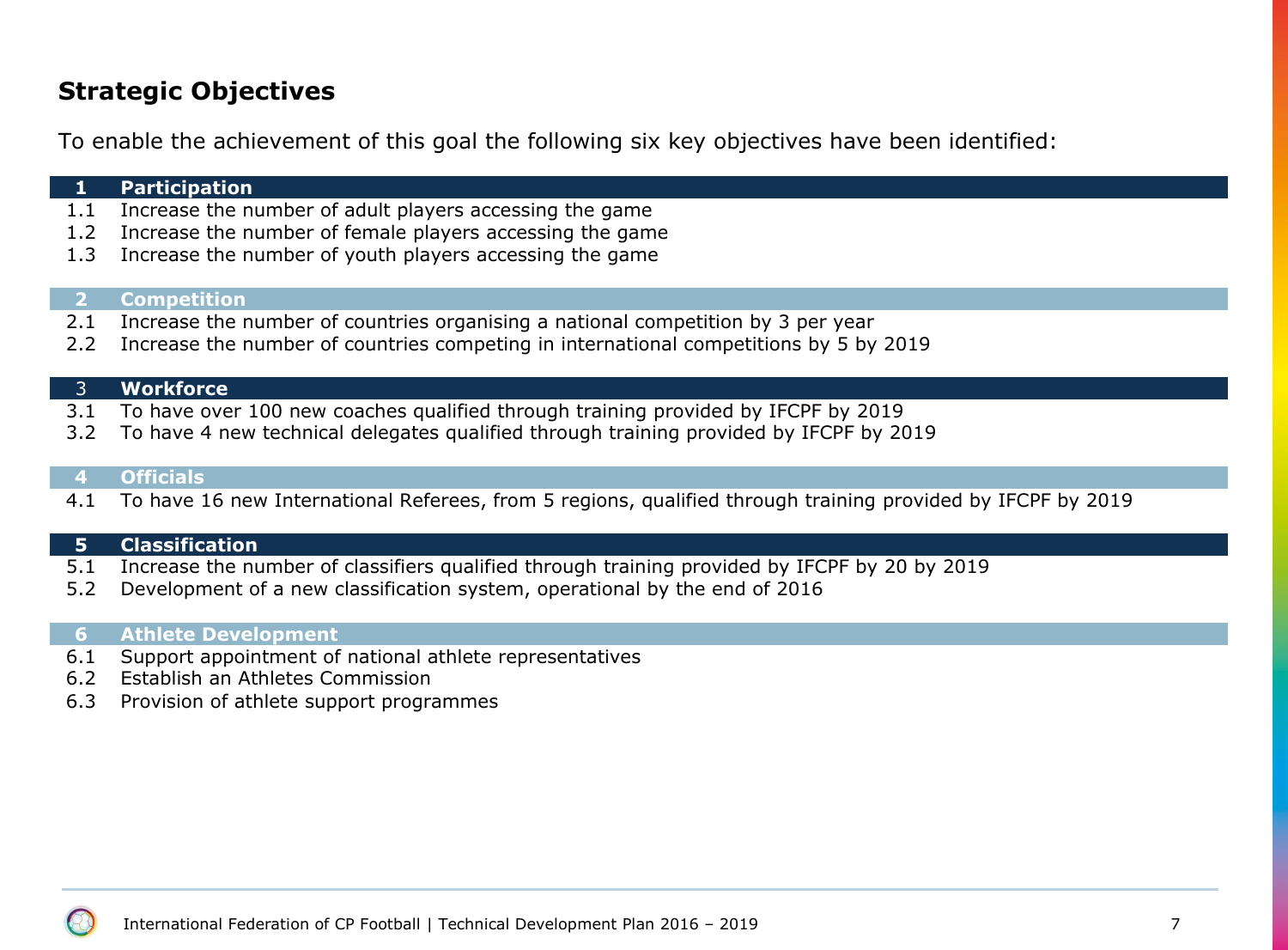

# **Participation Objective 1.1:** *Increase the number of adult players accessing the game*

| Aim                                                                                                 | <b>Key Partners</b>               | <b>Responsibility</b>               | <b>Timeline</b> | <b>Target</b>   |
|-----------------------------------------------------------------------------------------------------|-----------------------------------|-------------------------------------|-----------------|-----------------|
| To increase the number of adult players over a four<br>year period.                                 | <b>IFCPF Members</b>              | <b>IFCPF Technical</b><br>Committee | 2016 - 2019     | 400 new players |
| How:                                                                                                | National Governing Bodies         | IFCPF Workshop                      | Year 1          | 100             |
| Delivery of 4 workshops per year focused on the<br>development of CP football in IPC regions and/or | National Paralympic<br>Committees | Course instructors                  | Year 2          | 100             |
| FIFA Confederations of strategic importance to the                                                  |                                   |                                     | Year 3          | 100             |
| <b>IFCPF</b>                                                                                        | <b>FIFA Confederations</b>        |                                     | Year 4          | 100             |
|                                                                                                     |                                   |                                     |                 |                 |
|                                                                                                     |                                   |                                     |                 |                 |

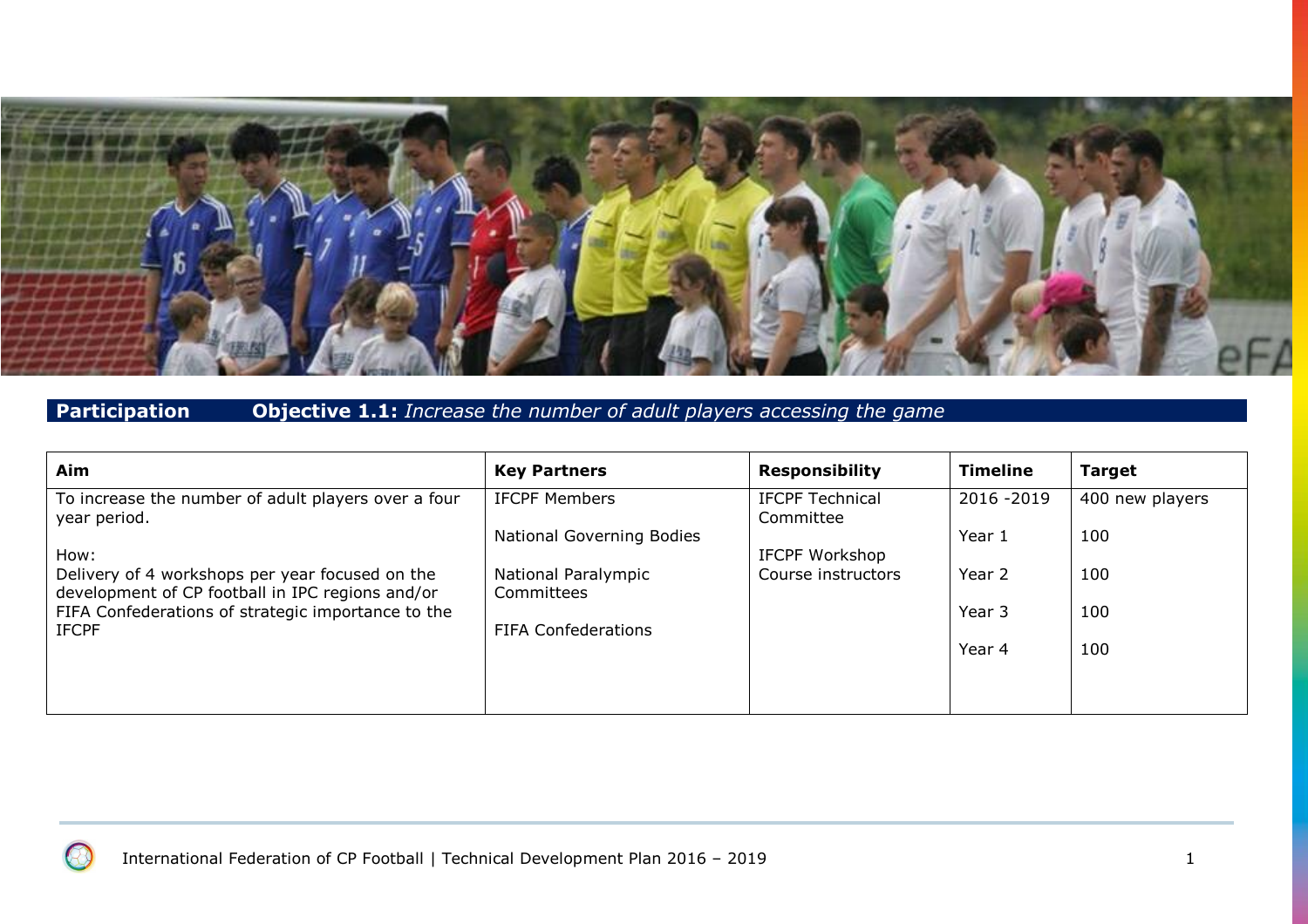# **Participation Objective 1.2:** *Increase the number of female players accessing the game*

| Aim                                                                                                            | <b>Key Partners</b>               | <b>Responsibility</b>               | <b>Timeline</b> | <b>Target</b>     |
|----------------------------------------------------------------------------------------------------------------|-----------------------------------|-------------------------------------|-----------------|-------------------|
| Develop female football                                                                                        | <b>IFCPF Members</b>              | <b>IFCPF Technical</b><br>Committee | 2016 - 2019     | 4 workshops       |
| Activities<br>Delivery of 4 workshops focused on the development                                               | <b>National Governing Bodies</b>  | IFCPF Workshop                      | Year 1          | $\mathbf{1}$      |
| of CP football in IPC regions and/or FIFA<br>Confederations of strategic importance to the IFCPF               | National Paralympic<br>Committees | Course instructors                  | Year 2          | $\mathbf{1}$      |
|                                                                                                                | <b>Continental Confederations</b> |                                     | Year 3          | 1                 |
|                                                                                                                |                                   |                                     | Year 4          | $\mathbf{1}$      |
| Support funding to nations who provide development<br>plans focused on growing the number of female            | <b>IFCPF Members</b>              | <b>IFCPF Technical</b><br>Committee | 2016 - 2019     | 56 new players    |
| players participating within their country                                                                     | <b>National Governing Bodies</b>  | <b>IFCPF Workshop</b>               | Year 1          | 14                |
|                                                                                                                | National Paralympic<br>Committees | Course instructors                  | Year 2          | 14                |
|                                                                                                                | <b>Continental Confederations</b> |                                     | Year 3          | 14                |
|                                                                                                                |                                   |                                     | Year 4          | 14                |
| Encourage and support nations to deliver competitive<br>international playing opportunities for female players | <b>IFCPF Members</b>              | <b>IFCPF Technical</b><br>Committee | 2016 - 2019     |                   |
| Activities:                                                                                                    | <b>National Governing Bodies</b>  |                                     | Year 1          |                   |
| Delivery 1 development fixture/tournament per year                                                             | National Paralympic<br>Committees |                                     | Year 2          | 1 dev. Fix./Tourn |
|                                                                                                                | <b>Continental Confederations</b> |                                     | Year 3          | 1 dev. Fix./Tourn |
|                                                                                                                |                                   |                                     | Year 4          | 1 dev. Fix./Tourn |

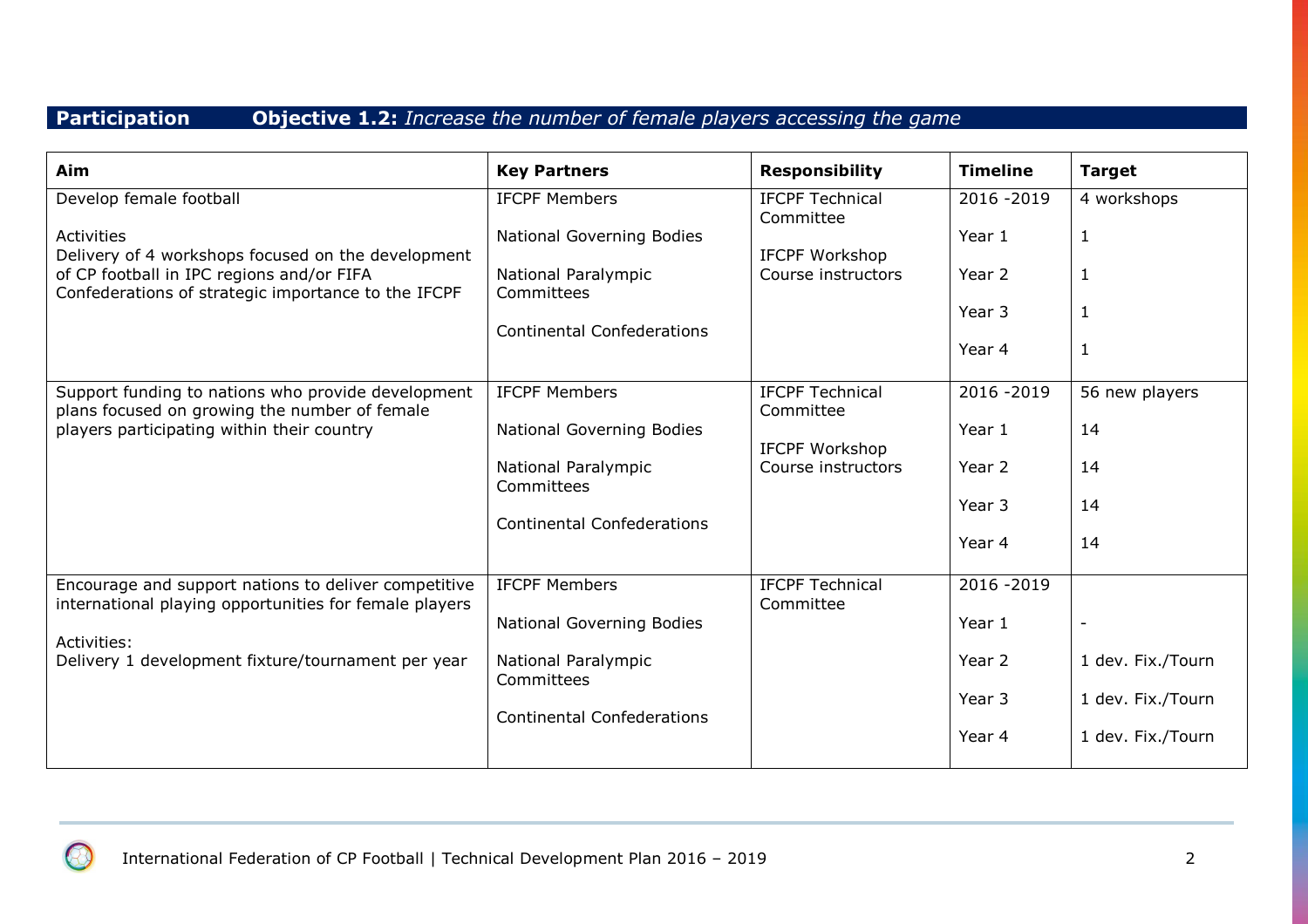# **Participation Objective 1.3:** *Increase the number of youth players accessing the game*

| Aim                                                                                                          | <b>Key Partners</b>               | <b>Responsibility</b>  | <b>Timeline</b> | <b>Targets</b>    |
|--------------------------------------------------------------------------------------------------------------|-----------------------------------|------------------------|-----------------|-------------------|
| To increase the number of youth players                                                                      | <b>IFCPF Members</b>              | <b>IFCPF Technical</b> | 2016 - 2019     | 400 new players   |
|                                                                                                              |                                   | Committee              |                 |                   |
| Activities:                                                                                                  | National Governing Bodies         |                        | Year 1          | 100               |
| Delivery of 4 workshops per year focused on the                                                              |                                   |                        |                 |                   |
| development of CP football in IPC regions and/or                                                             | National Paralympic               |                        | Year 2          | 100               |
| FIFA Confederations of strategic importance to the                                                           | Committees                        |                        |                 |                   |
| <b>IFCPF</b>                                                                                                 |                                   |                        | Year 3          | 100               |
|                                                                                                              | Continental Confederations        |                        | Year 4          | 100               |
|                                                                                                              | <b>IFCPF Members</b>              | <b>IFCPF Technical</b> | 2016 - 2019     |                   |
| Encourage and support nations to deliver competitive<br>international playing opportunities for players at a |                                   | Committee              |                 |                   |
| youth level                                                                                                  | National Governing Bodies         |                        | Year 1          | 1 dev. Fix./Tourn |
|                                                                                                              |                                   |                        |                 |                   |
| Activities:                                                                                                  | National Paralympic               |                        | Year 2          | 1 dev. Fix./Tourn |
| Delivery of at least 1 development                                                                           | Committees                        |                        |                 |                   |
| fixture/tournament per year and U19 World                                                                    |                                   |                        | Year 3          | 1 dev. Fix./Tourn |
| Championships                                                                                                | <b>Continental Confederations</b> |                        |                 |                   |
|                                                                                                              |                                   |                        | Year 4          | U19 World         |
|                                                                                                              |                                   |                        |                 | Championships     |

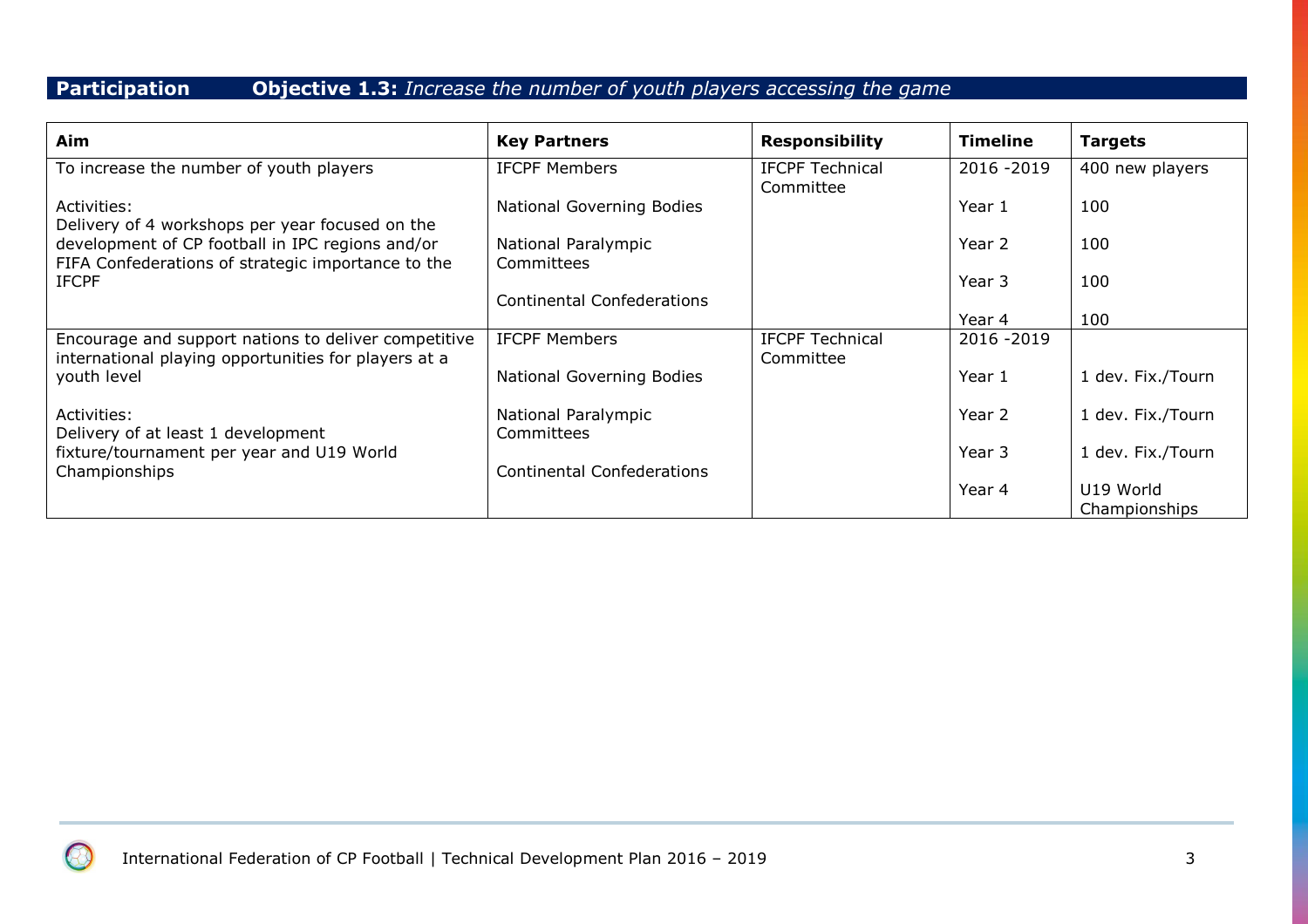

# **Competition Objective 2.1:** *Increase the number of countries organizing a national level competition by 1 per year*

| Aim                                                                                                       | <b>Key Partners</b>               | <b>Responsibility</b>               | <b>Timeline</b> | <b>Targets</b>  |
|-----------------------------------------------------------------------------------------------------------|-----------------------------------|-------------------------------------|-----------------|-----------------|
| To increase the number of countries over a four year<br>period that organize a national level competition | <b>IFCPF Members</b>              | <b>IFCPF Technical</b><br>Committee | 2016 - 2019     | 4 new countries |
| Activities:                                                                                               | <b>National Governing Bodies</b>  |                                     | Year 1          | 1 new country   |
| Identify and support countries with grant funding,                                                        | National Paralympic               |                                     | Year 2          | 1 new country   |
| workshops and guidance                                                                                    | Committees                        |                                     | Year 3          | 1 new country   |
|                                                                                                           | <b>Continental Confederations</b> |                                     | Year 4          | 1 new country   |
|                                                                                                           | International Paralympic          |                                     |                 |                 |
|                                                                                                           | Committee                         |                                     |                 |                 |
|                                                                                                           | <b>FIFA</b>                       |                                     |                 |                 |

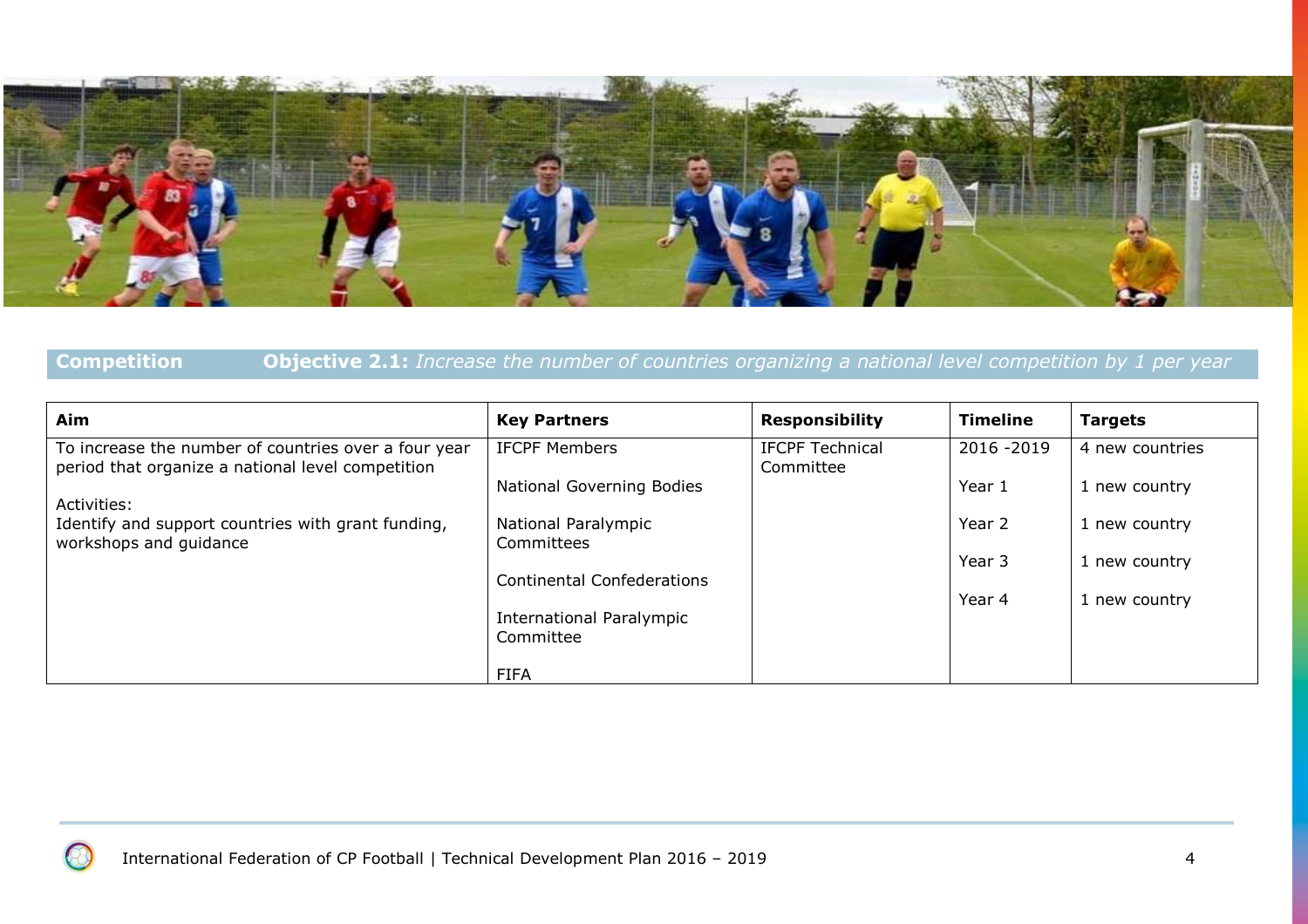# **Competition Objective 2.2:** *Increase the number of countries competing in international competitions by 5 in 2019*

| Aim                                                                                                                                                                                                                              | <b>Key Partners</b>                                                            | <b>Responsibility</b>               | <b>Timeline</b>       | Targets                         |
|----------------------------------------------------------------------------------------------------------------------------------------------------------------------------------------------------------------------------------|--------------------------------------------------------------------------------|-------------------------------------|-----------------------|---------------------------------|
| To increase the number of countries over a four year<br>period that compete in IFCPF sanctioned competitions<br>like regional championships, world championships,<br>Intercontinental Cup and other qualification<br>tournaments | New & existing IFCPF Members<br>Countries currently without a<br>world ranking | <b>IFCPF Technical</b><br>Committee | 2016 - 2019           | 5 new countries                 |
| <b>Activities</b><br>Provide support to developing nations, in IPC regions<br>and/or FIFA Confederations of strategic importance<br>to the IFCPF                                                                                 |                                                                                |                                     |                       |                                 |
| Encourage and support IFCPF members to organize<br>international tournaments that provide opportunities<br>for new or developing countries to attend by<br>providing financial support to Organizing Committees'                 | New & existing IFCPF Members<br>Countries currently without a<br>world ranking | <b>IFCPF Technical</b><br>Committee | 2016 - 2019<br>Year 1 | 12 tournaments<br>3 tournaments |
| to reduce the entree fees for developing nations                                                                                                                                                                                 |                                                                                |                                     | Year 2                | 3 tournaments                   |
|                                                                                                                                                                                                                                  |                                                                                |                                     | Year 3                | 3 tournaments                   |
|                                                                                                                                                                                                                                  |                                                                                |                                     | Year 4                | 3 tournaments                   |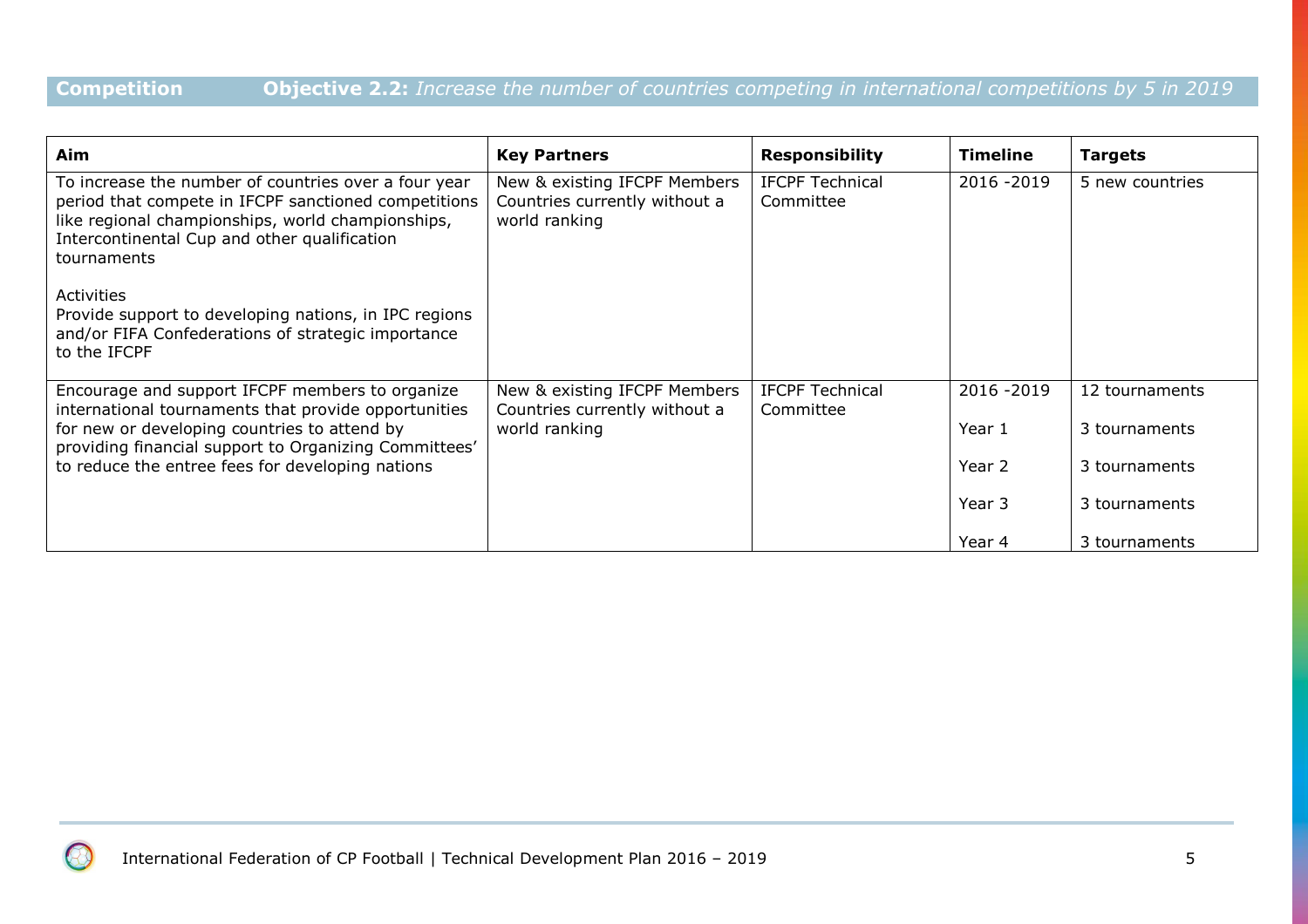

# **Workforce Objective 3.1:** *New coaches qualified through training provided by IFCPF*

| Aim                                                                                              | <b>Key Partners</b>          | <b>Responsibility</b>               | <b>Timeline</b> | <b>Target</b>            |
|--------------------------------------------------------------------------------------------------|------------------------------|-------------------------------------|-----------------|--------------------------|
| New coaches qualified through training<br>provided by IFCPF course instructors in a four         | New & existing IFCPF Members | <b>IFCPF Technical</b><br>Committee | 2016 - 2019     | 13 workshops             |
| years period                                                                                     |                              |                                     | Year 1          | 3 workshops              |
| Promote grant funding to deliver workshop<br>opportunities to developing nations, in IPC regions |                              |                                     | Year 2          | 3 workshops              |
| and/or FIFA Confederations of strategic importance<br>to the IFCPF                               |                              |                                     | Year 3          | 3 workshop               |
|                                                                                                  |                              |                                     | Year 4          | 4 workshop               |
| Identify and increase the number of trained course                                               | New & existing IFCPF Members | <b>IFCPF Technical</b>              | $2016 - 2019$   | 5 new course             |
| instructors able to deliver IFCPF Coaching Workshops                                             |                              | Committee                           |                 | instructors              |
|                                                                                                  |                              |                                     | Year 1          |                          |
|                                                                                                  |                              |                                     | Year 2          | $\overline{\phantom{a}}$ |
|                                                                                                  |                              |                                     | Year 3          | 5 new instructors        |

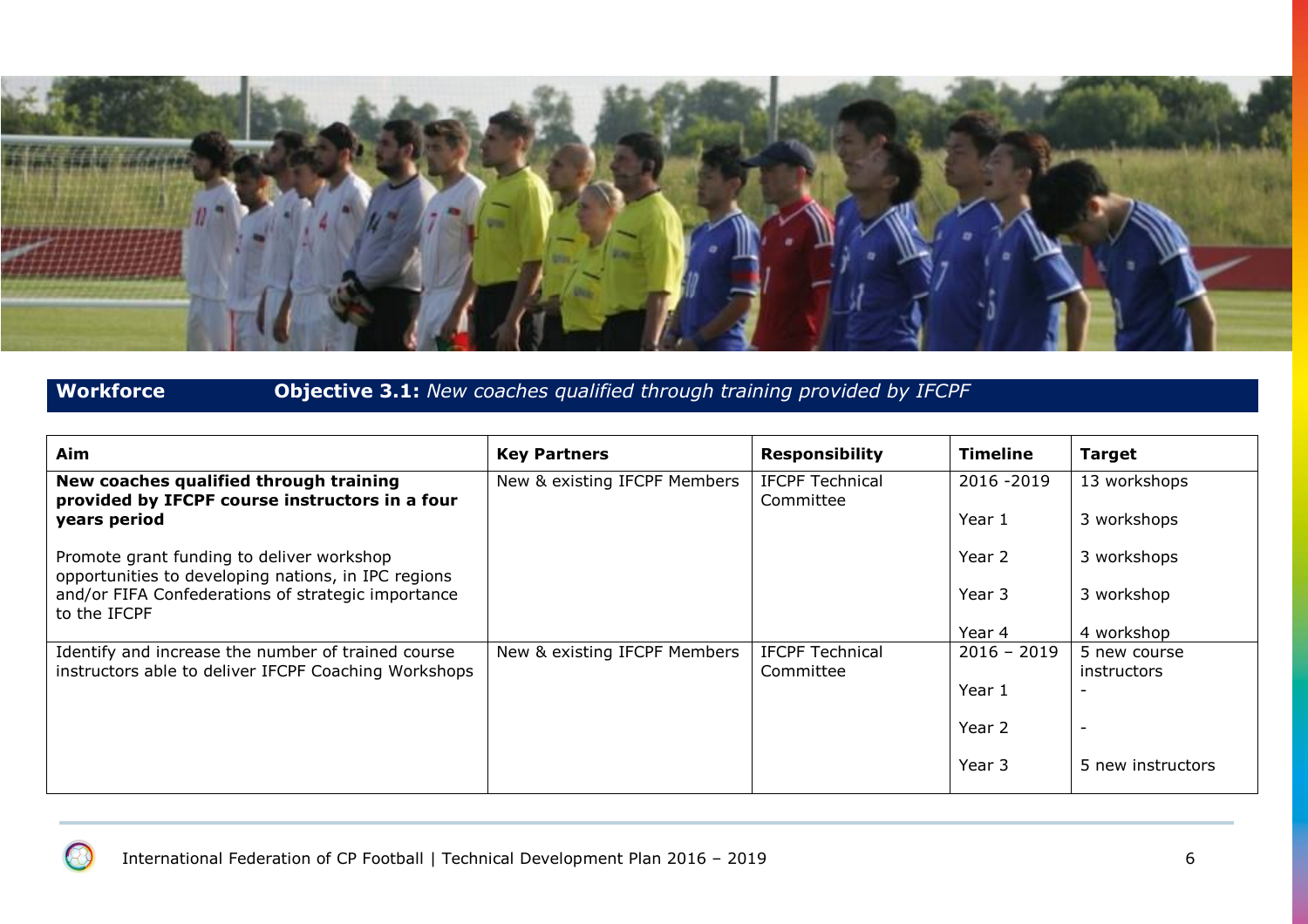# **Workforce Objective 3.1:** *New coaches qualified through training provided by IFCPF*

| Aim                                                                                                  | <b>Key Partners</b>                            | <b>Responsibility</b> | Timeline    | <b>Target</b>                 |
|------------------------------------------------------------------------------------------------------|------------------------------------------------|-----------------------|-------------|-------------------------------|
|                                                                                                      |                                                |                       | Year 4      |                               |
| Develop a coach working group to provide up-to-date<br>insight and develop coach education resources | New & existing IFCPF Members   IFCPF Technical | Committee             | 2016 - 2019 | Active coach working<br>group |

**Workforce Objective 3.2:** *New Technical Delegates qualified through training provided by IFCPF by 2019*

| Aim                                                                        | <b>Key Partners</b>  | <b>Responsibility</b>               | <b>Timeline</b> | <b>Target</b>            |
|----------------------------------------------------------------------------|----------------------|-------------------------------------|-----------------|--------------------------|
| Activities<br>Development of a course for technical delegates              | <b>IFCPF Members</b> | <b>IFCPF Technical</b><br>Committee | 2016 - 2019     |                          |
|                                                                            |                      |                                     | Year 1          | Development of<br>course |
| Education of new Technical Delegates through<br>training provided by IFCPF |                      |                                     | Year 2          | 1 course 4 new TD's      |
|                                                                            |                      |                                     | Year 3          | $\overline{\phantom{a}}$ |
|                                                                            |                      |                                     | Year 4          | 1 course 4 new TD's      |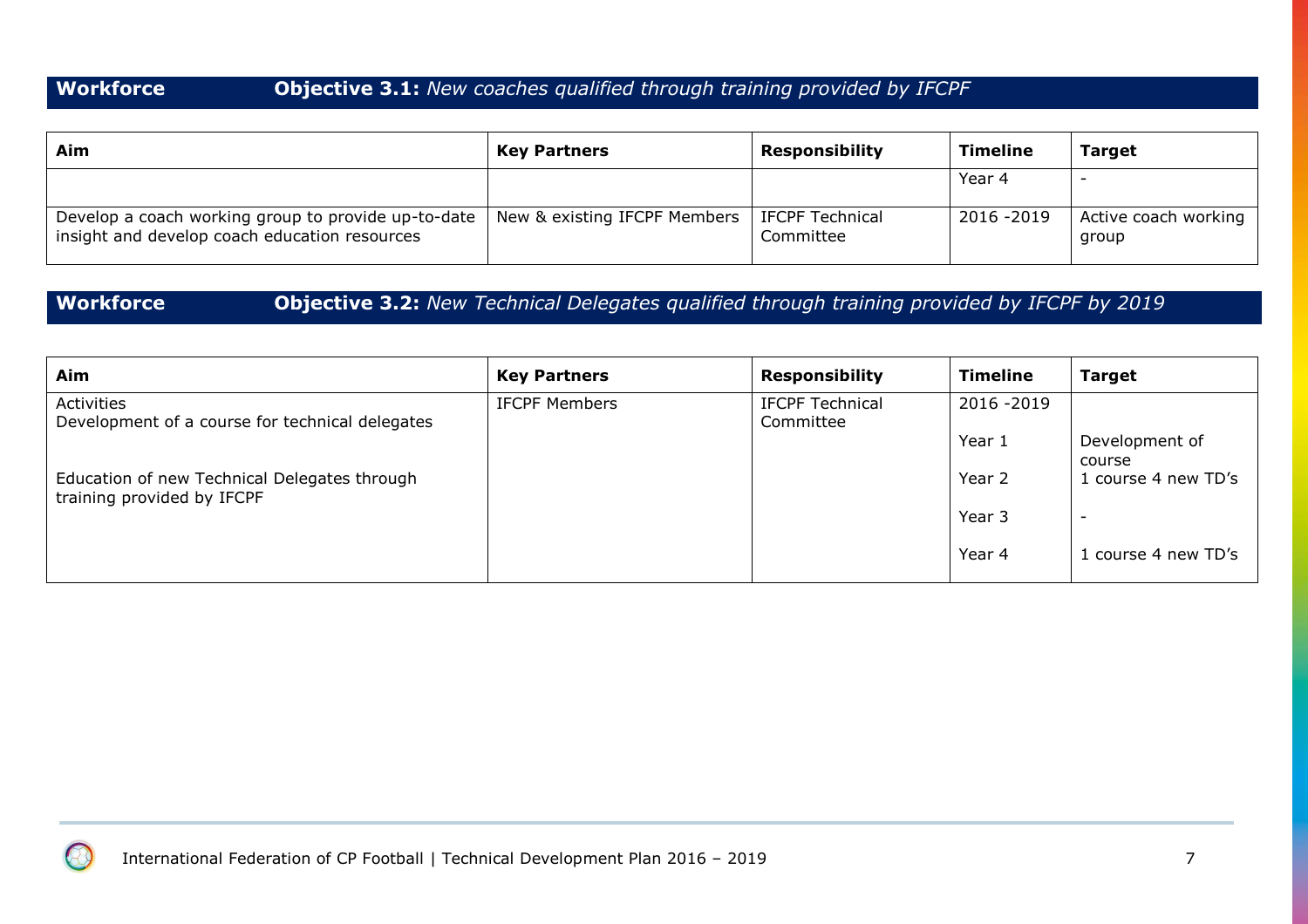### **Officials Objective 4.1: To have 16 new International Technical Officials, from 5 regions, qualified through training provided by IFCPF during the next 4 years.**

| <b>Targets + Activities</b>                                                                                                                                                                                                                                                                                                                                                                                                                                                                                                                                                                  | <b>Key Partners</b>            | <b>Responsibility</b>                     | <b>Timeline</b> | <b>Target</b>    |
|----------------------------------------------------------------------------------------------------------------------------------------------------------------------------------------------------------------------------------------------------------------------------------------------------------------------------------------------------------------------------------------------------------------------------------------------------------------------------------------------------------------------------------------------------------------------------------------------|--------------------------------|-------------------------------------------|-----------------|------------------|
| Target:                                                                                                                                                                                                                                                                                                                                                                                                                                                                                                                                                                                      | Local organizing committees    | <b>IFCPF Technical</b>                    | $2016 - 2019$   | 16 New officials |
| To have 16 new International Technical Officials<br>(referees + assistant referees) from 5 different<br>regions qualified through training provided by IFCPF                                                                                                                                                                                                                                                                                                                                                                                                                                 | National football associations | Committee<br>IFCPF Head of<br>Officiating | Year 1          | 4                |
| during the next 4 years.                                                                                                                                                                                                                                                                                                                                                                                                                                                                                                                                                                     |                                |                                           | Year 2          | 4                |
| Activities                                                                                                                                                                                                                                                                                                                                                                                                                                                                                                                                                                                   |                                |                                           | Year 3          | 4                |
| Update and standardize a training course for IFCPF<br>Officials. Course deducted at international<br>tournaments for national technical officials<br>Contact with the local organizing committees and<br>national football federations to appoint qualified<br>national technical officials<br>Provide grant funding for training workshops to be<br>held for National Technical Officials prior to major<br>competitions<br>Professional development for current IFCPF Technical<br>Officials to increase the quality and consistency of<br>refereeing the game (feedback program, physical |                                |                                           | Year 4          | 4                |
| testing, rules update, assessments of games, track of<br>number of games etc.)                                                                                                                                                                                                                                                                                                                                                                                                                                                                                                               |                                |                                           |                 |                  |

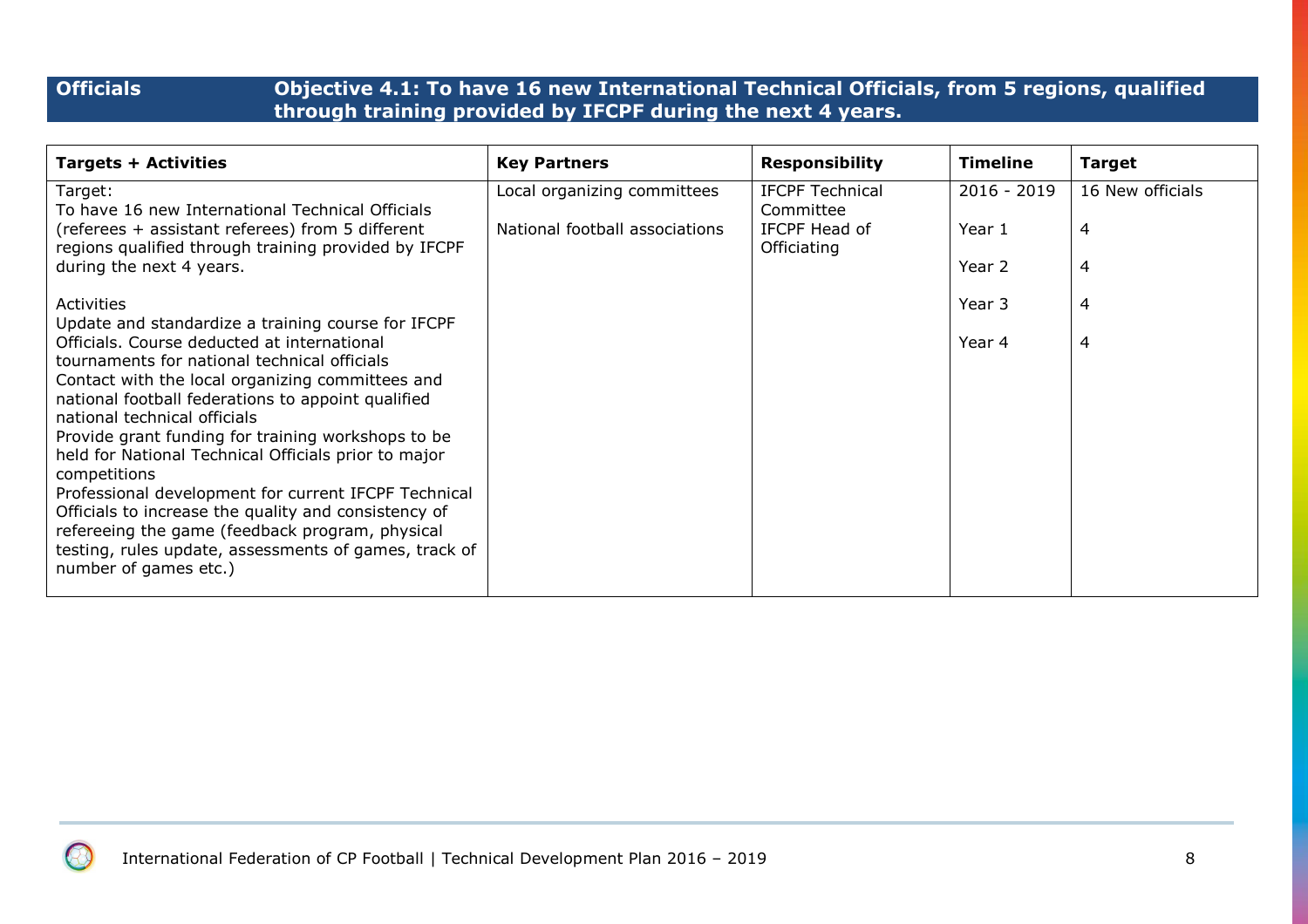

### **Classification Objective 5:** *Increase the number classifiers qualified through training provided by IFCPF by 20 by 2018*

| <b>Targets + Activities</b>                           | <b>Key Partners</b> | <b>Responsibility</b> | <b>Timeline</b> | <b>Target</b>          |
|-------------------------------------------------------|---------------------|-----------------------|-----------------|------------------------|
| Targets                                               | <b>IPC</b>          | Classification        | $2016 - 2019$   | Development of         |
| IFCPF classification program in full compliance with  |                     | Committee             |                 | classification course  |
| the IPC classification code                           |                     |                       |                 | level 1 and 2 in 2016  |
| To increase the number of international classifiers   |                     |                       |                 | In compliance with     |
| through training provided by IFCPF by 20 in 2019      |                     |                       |                 | the IPC classification |
|                                                       |                     |                       |                 | code 2016 -2019        |
| Activities                                            |                     |                       |                 | New classification     |
| Continue to work in partnership with the IPC          |                     |                       |                 | profiles in 2016       |
| Classification Committee, university partners and     |                     |                       |                 | 20 New classifiers     |
| significant others to produce evidence based          |                     |                       |                 |                        |
| classification research outcomes.                     |                     |                       | Year 1          | Classification course  |
| Provide Continued Professional Development for        |                     |                       |                 | level 1 on line        |
| current IFCPF classifiers to increase the quality and |                     |                       |                 |                        |
| consistency of classification outcomes.               |                     |                       | Year 2          | 6 new classifiers      |
| Update and then implement a new IFCPF                 |                     |                       |                 | 1 level 2 course       |
| classification course level 1 and level 2 for new and |                     |                       |                 |                        |
| trainee classifiers.                                  |                     |                       | Year 3          | 6 new classifiers      |

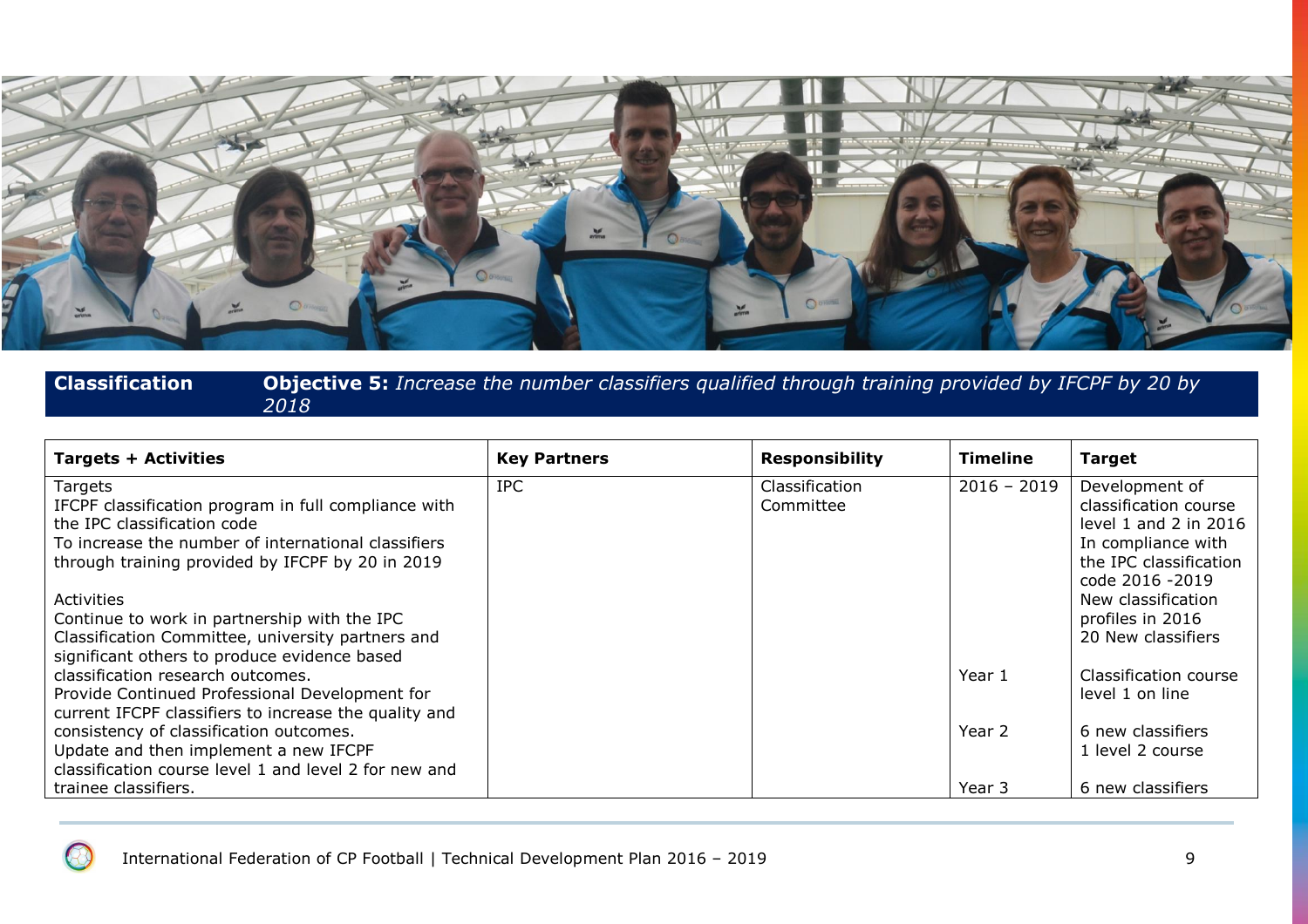### **Classification Objective 5:** *Increase the number classifiers qualified through training provided by IFCPF by 20 by 2018*

| <b>Targets + Activities</b>               | <b>Key Partners</b> | <b>Responsibility</b> | <b>Timeline</b> | <b>Target</b>                                             |
|-------------------------------------------|---------------------|-----------------------|-----------------|-----------------------------------------------------------|
| Education program for trainee classifiers |                     |                       | Year 4          | 1 level 2 course<br>8 new classifiers<br>1 level 2 course |

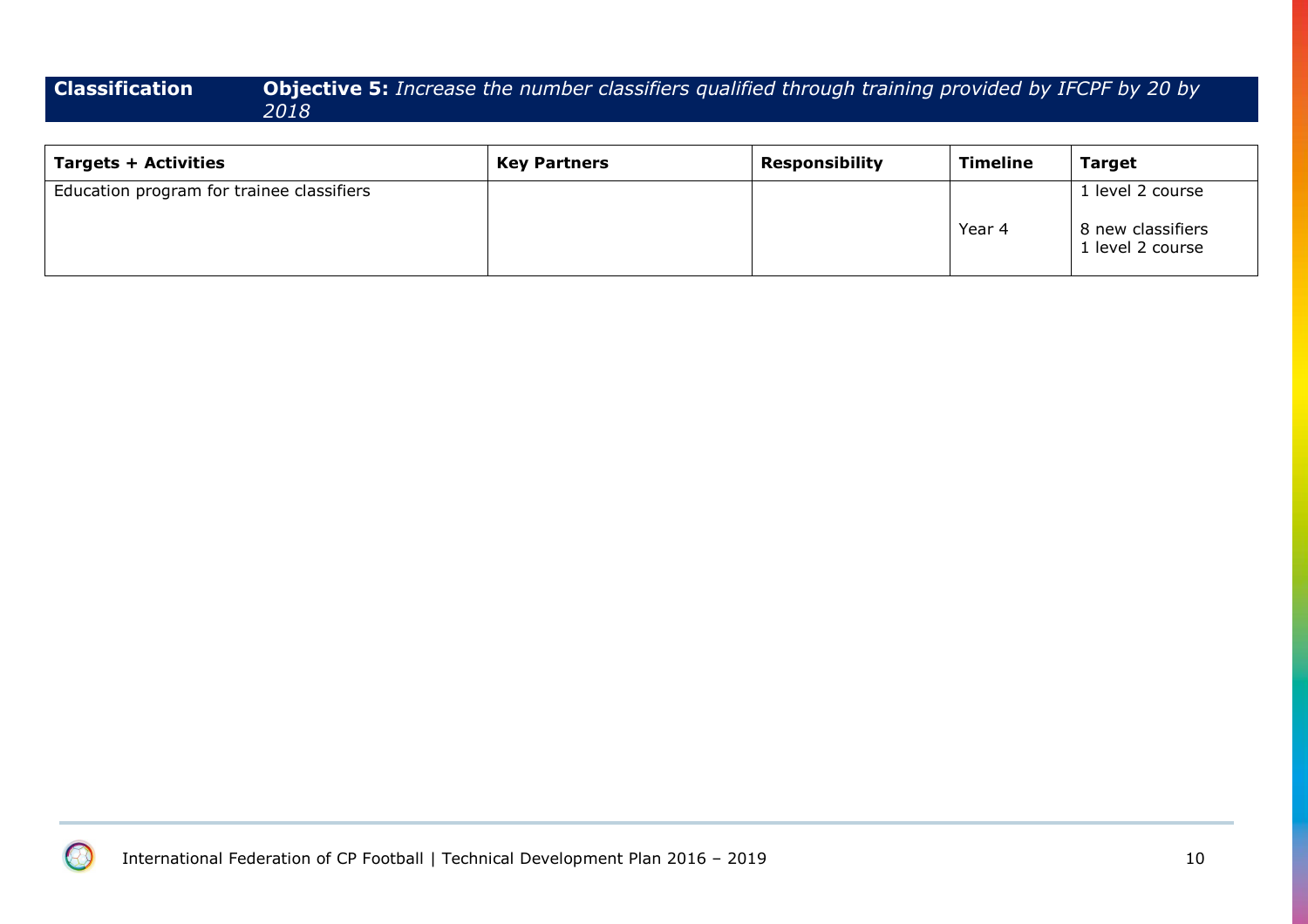### **Athlete Development**

### **Objective 6.1 :** *Support appointment of national athlete representatives*

### **Aim Key Partners Responsibility Timeline Target** Support member nations to appoint a national athlete representative as a liaison to the IFCPF Activities Encourage and support nations to appoint an athlete representative with guidance and support from the IFCPF Athlete Representative New & existing IFCPF Members | IFCPF Athlete Representative 2016 -2019 Athlete representative for 75% of Full members

### **Athlete Objective 6.2 :** *Establish an Athletes Commission*

## **Development**

| <b>Aim</b>                                                                                                                 | <b>Key Partners</b>          | <b>Responsibility</b>                  | <b>Timeline</b> | <b>Target</b>                             |
|----------------------------------------------------------------------------------------------------------------------------|------------------------------|----------------------------------------|-----------------|-------------------------------------------|
| Establish an Athletes Commission with nominated<br>representatives from member nations<br>Activities                       | New & existing IFCPF Members | <b>IFCPF Athlete</b><br>Representative | 2016 - 2019     | <b>Operational Athletes</b><br>Commission |
| Create the Terms of Reference for the members and<br>support the election of representatives to the Athletes<br>Commission |                              |                                        |                 |                                           |